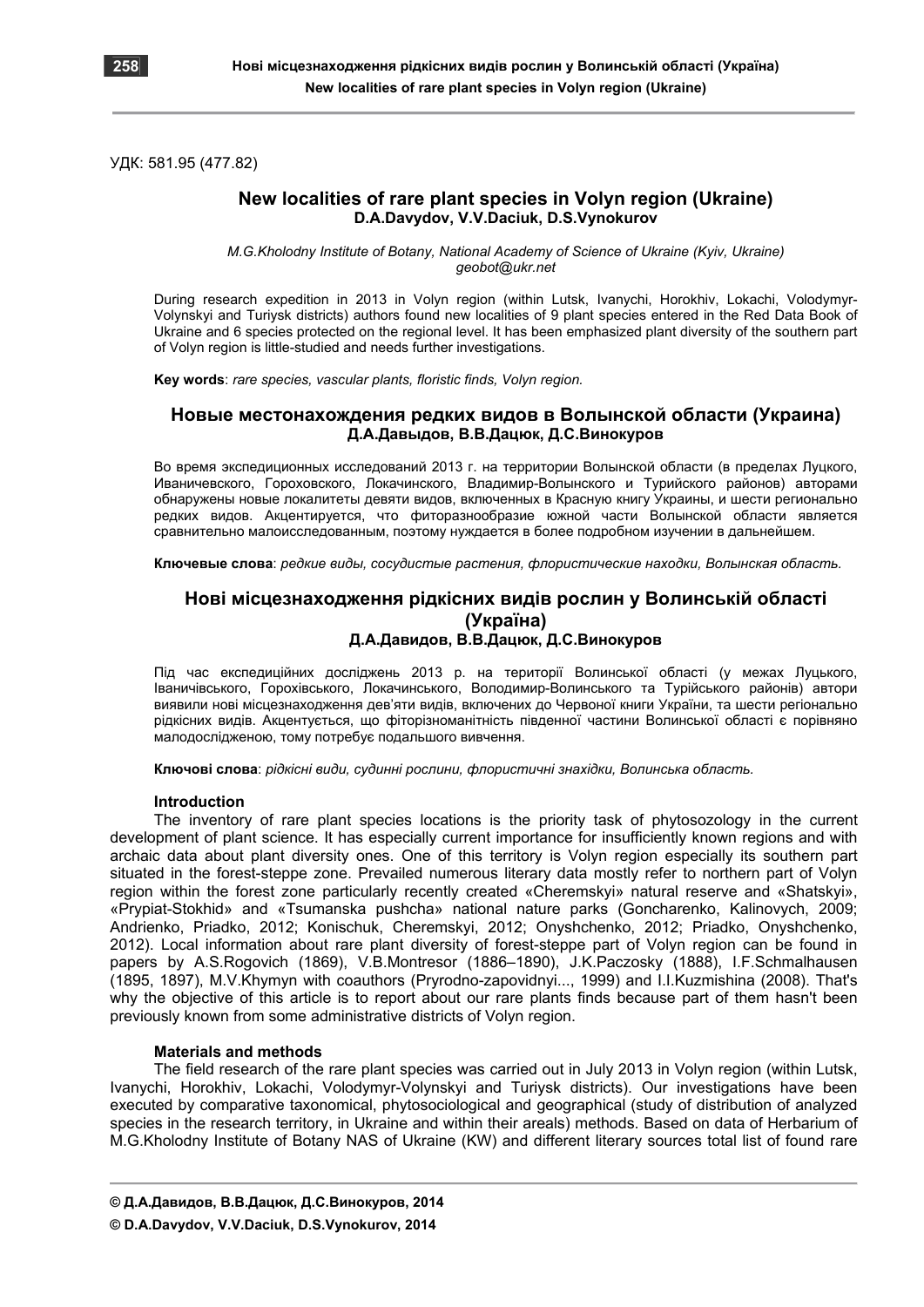species locations has been compiled. Locations confirmed by herbarium specimens in KW were designated by sign «!» in the text of our paper. It has been used such quantity of studied populations parameters as: frequently (more than 50 plants in found population), sporadically (21–50 plants), rare (6–20), very rare (1–5 plants in the population).

#### **Results and discussion**

During research expedition it has been found 9 plant species from the Red Data Book of Ukraine (Chervona…, 2009) and 6 species protected on the regional level within Volyn region (Ofitsiyni…, 2012).

# **Rare species from the Red Data Book of Ukraine:**

*Cypripedium calceolus* **L.**: Turiysk district, between Peresika and Sushibaba villages, 2 vegetative plants in alder forest (association *Alnetum* (*glutinosae*) *franguloso* (*alni*)–*urticosum* (*dioicae*)), very rare, 26.07.2013. Found location are characterized by domination of *Urtica dioica* L. in herb layer with great significance of *Humulus lupulus* L., *Rubus caesius* L., *Aegopodium podagraria* L., *Glechoma hederacea* L. This rare orchid locally distributed in forest and forest-steppe zones of Ukraine in Volyn region is also known from «Cheremskyi» nature reserve in Manevychi district (01.06.2002 Konischuk!), «Prypiat-Stokhid» (Andrienko, Priadko, 2012) and «Shatskyi» (Priadko, Onyshchenko, 2012) national nature parks, Kivertsi, Lyubeshiv and Lyuboml forestries (20.06.1982 Okhrimovich! 1988 Terletskyi!), Verba in Volodymyr-Volynskyi district (Paczosky, 1888), Dachne in Kivertsi district (16.06.1938 Macko), vicinity of Lutsk and «Vorotniv» reserve in Lutsk district (Melnik, Logvinenko, 2013), «Nechimne» reserve in Kovel district (near Skulin village) and «Stokhid-1» reserve (between Stobykhva and Stari Chervyshcha villages) in Kamin-Kashirskyi district (Andrienko et al., 2009). So this species is new for Turiysk district.

*Dactylorhiza incarnata* **(L.) Soó**: Horokhiv district, vicinity of Horokhiv town, Skobelka village, fen on Mlynivka river with domination of *Typha latifolia* L. near road Lutsk–Lviv, rare (about 10 generative plants), 23.07.2013; near Kryzhova village, wet meadow at the hornbeam forest, very rare (1 flowering plant), 23.07.2013. In the first locality we have also found *Ranunculus lingua* L., *Acorus calamus* L., *Iris pseudacorus* L., *Scrophularia umbrosa* Dumort., *Rumex hydrolapathum* Huds. etc. One of authors (V.V.Daciuk) has collected on this fen in 2012 *Valeriana simplicifolia* (Rchb.) Kabath – rare mire species proposed to conservation within Volyn region. The second studied locus is the meadow with domination of *Agrostis stolonifera* L. and participation of *Schenodorus pratensis* (Huds.) P. Beauv., *Epilobium parviflorum* Schreb., *Ranunculus repens* L. This species – one of the most distributed meadow orchid in Ukraine – has sporadically distribution in Volyn region, we've seen herbarium specimens from «Cheremskyi» nature reserve in Manevychi district (01.06.2002 and 13.06.2003 Konischuk!), Zatyshshia (10.06.2003 V. Goncharenko!) and Melnyky (12.06.2011 Kuziarin!) within «Shatskyi» natural nature park in Shatsk district, Borove in Lyuboml district, «Prypiat-Stokhid» natural nature park (07.08.2007 Andrienko!), Shtun in this same district (1984 Okhrimovich!), Kivertsi forestry (12.06.1949 Kosets! 19.06.1949 A. Barbarych and O. Barbarych!), vicinity of Kamin-Kashirskyi town (20.05.1880 Montresor!), Zhitani in Volodymyr-Volynskyi district (29.05.1872 Montresor!). This plant has been also found near Kovel and Ustylug towns (Rogovich, 1869), in vicinity of Turiysk (Paczosky, 1888), in «Tsumanska pushcha» national nature park (Оnyshchenko, 2012), near Brany in Horokhiv district, near Komarove in Stara Vyzhivka district (Melnyk, Baranskyi, 2006) and in a lot of recently created reserves: «Chakhivskyi» – on the border between Shatsk and Lyuboml districts, «Bolitse» (Karasyn village) – in Manevychi district, «Hnyla Lypa» (between Kvasiv village and Marianivka urban type settlement) in Horokhiv district, «Luchnyi» (near Korytnytsia and Kozliv villages), «Okorskyi» (near Okorske lake in Velykyi Okorsk village), «Chornohuzivskyi» (near Lyniv and Bubniv villages), «Vytik richky Turii» (Zaturtsi village) and «Turiyski dzherela» (Movchaniv village) – in Lokachi district, «Kraievyd» (near Rokyni urban type settlement) and «Chornohuzka» (between Siomaky and Hirka Polonka villages) – in Lutsk district (Pryrodno-zapovidnyi..., 1999; Kuzmishina, 2008; Аndrienko et al., 2009).

*Epipactis atrorubens* **(Hoffm.) Besser**: Lutsk district, near Harazdzha village, willow forest (from *Salix alba* L.) near lake, frequently (more than 100 plants), 27.07.2013. Studied locus is antropic transformated community of *Salicetum (albae) sparsiherbosum* association with insignificant participation of *Geum urbanum* L., *Galium aparine* L., *Urtica dioica* L., *Glechoma hederacea*, *Dactylis glomerata* L., *Chelidonium majus* L., *Poa pratensis* L., *Plantago major* L. in herb layer. This orchid species has rarefield distribution in forests of different regions of Ukraine. In Volyn region it has been noticed from Kivertsi forestry (17.06.1949 Kosets!), Kortelisy and Siltse villages in Ratne district (18.07.01949 Kosets!), vicinity of Volodymyr-Volynskyi and Kovel towns (Rogovich, 1869; Paczosky, 1888), «Prypiat-Stokhid» (Аndrienko,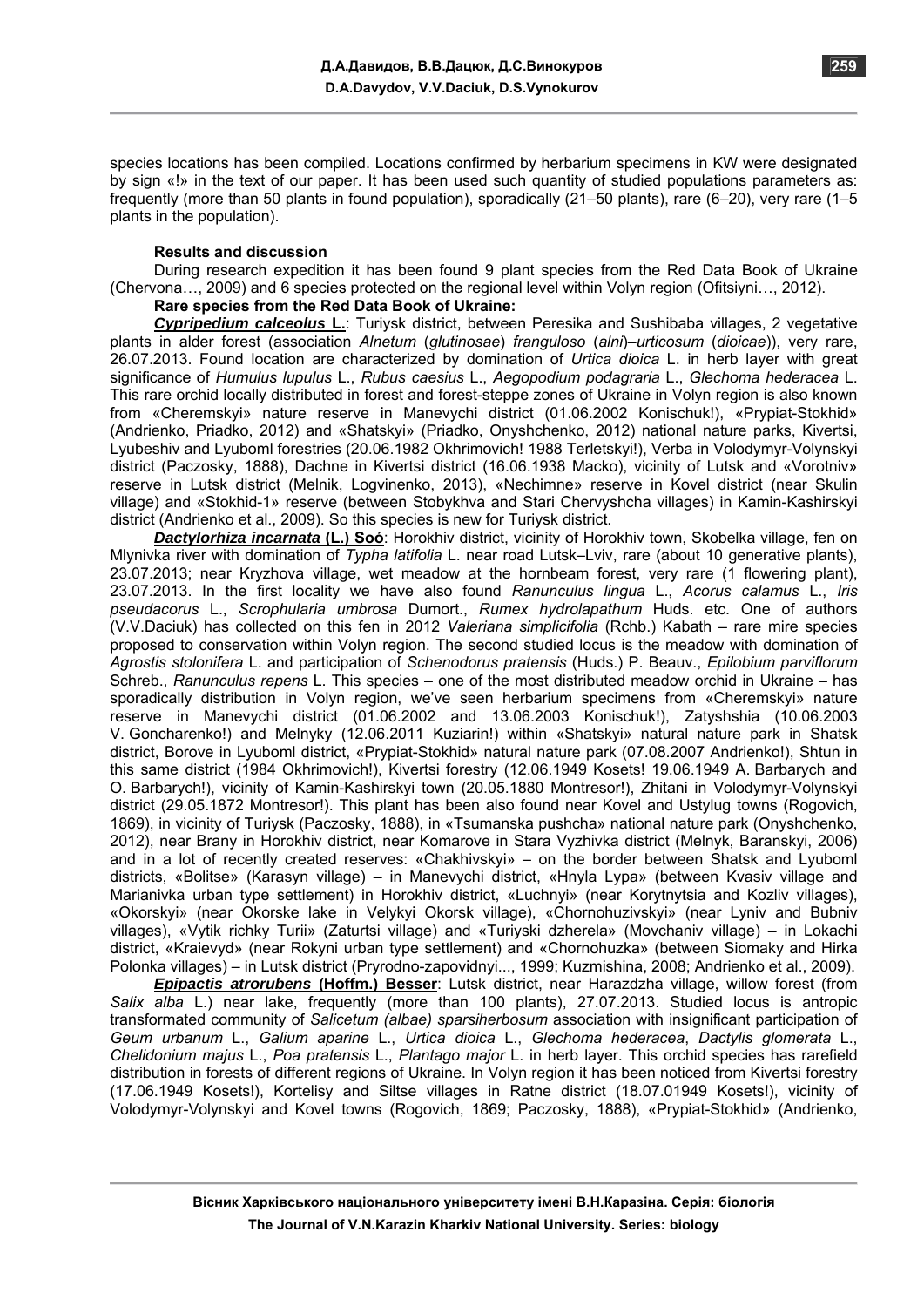Priadko, 2012), «Tsumanska pushcha» (Оnyshchenko, 2012) and «Shatskyi» (Priadko, Onyshchenko, 2012) national nature parks. So it's new for Lutsk district.

*Epipactis helleborine* **(L.) Crantz**: Ivanychi district, near Zastavne village, pine forest at the left bank of Zakhidnyi Buh river, frequently (about 100 plants), 22.07.2013; Horokhiv district, near Kvasiv village, hornbeam forest along the turn to Kryzhova village, very rare (two specimens). There was community of *Pinetum* (*sylvestris*) *convallariosum* (*majalis*) in the first location, we could note here *Pinus sylvestris* L. and *Ulmus laevis* Pall. in the tree layer, *Corylus avellana* L., *Sorbus aucuparia* L., *Cornus sanguinea* L., *Rubus idaeus* L. and *R. nessensis* W. Hall as shrubs and *Convallaria majalis* L., *Geranium robertianum* L., *Dryopteris carthusiana* (Vill.) H.P. Fuchs, *Fragaria vesca* L., *Mycelis muralis* (L.) Dumort., *Brachypodium sylvaticum* (Huds.) P. Beauv., *Moehringia trinervia* (L.) Clairv. in the herb layer. In the second locus studied species has grown in the broadleaved forest dominated by *Carpinus betulus* L. in the tree layer and *Vinca minor* L. in the herb one together with such nemoral plants as *Aegopodium podagraria*, *Asarum europaeum* L., *Pulmonaria obscura* Dumort., *Galium odoratum* (L.) Scop., *Carex sylvatica* Huds., *Oxalis acetosella* L., *Viola reichenbachiana* Jord. ex Boreau, *Sanicula europaea* L. This species is probably one the most distributed orchid in forest, forest-steppe and northern part of steppe zone of Ukraine. In Volyn region it has been previously collected in «Cheremskyi» nature reserve in Manevychi district (14.07.2002 Konischuk!), near Pidgorodne in Lyuboml district (28.06.1949 Kosets!), at lake «Bile» near Nevir village in Lyubeshiv district (15.08.1998 Poberiy! 16.08.1998 Batova!), between Postupel and Vydranitsia villages in Ratne district (12.08.1995 Batova!), near Zviriv in Kivertsi district (1983 Okhrimovich!), in vicinity of Kovel town (13.07.2008 Tymchenko and T. Solomakha!) and Stara Vyzhivka urban-type settlement (16.07.2008 Tymchenko and T. Solomakha!). V.B.Montresor (1890) has also found this species near Verba village in Volodymyr-Volynskyi district, but we couldn't confirm this location. Recently this orchid has been indicated for «Prypiat-Stokhid» (Andrienko, Priadko, 2012), «Tsumanska pushcha» (Onyshchenko, 2012) and «Shatskyi» (Priadko, Оnyshchenko, 2012) national nature parks, vicinity of Lutsk town and Rokyni urban type settlement, reserve «Vorotniv» within Lutsk district, vicinity of Berestechko and Horokhiv towns, «Kholoniv» reserve – in Horokhiv district and «Sadyba Lypynskogo» reserve in Lokachi district (Pryrodno-zapovidnyi..., 1999; Кuzmishina, 2008). So this species is new for Ivanychi district.

*Epipactis palustris* **(L.) Crantz**: Horokhiv district, near Zvyniache village, fen along railroad, frequently, 23.07.2013; Volodymyr-Volynskyi district, Falemychy village, fen in the floodplain of Luha river, rare, 25.07.2013. The first locality is very interesting fen similar to the one situated in Skobelka, but it has richer plant diversity. Its dominants and characteristic species are *Typha latifolia*, *Schoenoplectus lacustris* (L.) Palla, *Carex lasiocarpa* Ehrh, *C. flava* L., *Eriophorum latifolium* Hoppe, *Cirsium palustre* (L.) Scop., *C. rivulare* (Jacq.) All., *Scutellaria galericulata* L., *Acorus calamus* and cited higher *Valeriana simplicifolia*. At the second fen it has been found *Thelypteris palustris* Schott (dominant), *Menyanthes trifoliata* L., *Parnassia palustris* L., *Salix rosmarinifolia* L., *Comarum palustre* L., *Geranium palustre* L., *Ostericum palustre* (Besser) Besser, *Cirsium rivulare* etc. This plant is locally distributed on Ukrainian mires. It has been previously indicated for «Prypiat-Stokhid» (Andrienko, Priadko, 2012) and «Shatskyi» (Priadko, Onyshchenko, 2012) national nature parks, vicinity of Kovel (Rogovich, 1869; Montresor, 1886) and Volodymyr-Volynskyi (Rogovich, 1869; Paczosky, 1888; Montresor, 1886) towns, Blazhenyk (Montresor, 1886) and Ozeriany (Меlnyk, Baranskyi, 2006) villages in Turyisk district, lake «Synove» in Stara Vyzhivka district, «Nechimne» (near Skulin in Kovel district), «Kormyn» (near Berestiane in Kivertsi district), «Chakhivskyi» (on the border between Shatsk and Lyuboml districts), «Luha-Rachynska» (Rachyn in Horokhiv district), «Chornohuzivska» (Lokachi district) and «Chornohuzka» (Lutsk district) reserves (Pryrodno-zapovidnyi..., 1999; Kuzmishina, 2008; Аndrienko et al., 2009).

*Lilium martagon* **L.**: Lutsk district, vicinity of Harazdzha village, community of *Corylus avellana* on the place of oak forest near lake, sporadically (about 30 vegetative plants), 27.07.2013. In this interesting locus we could find as common nemoral species (*Asarum europaeum*, *Stellaria holostea* L., *Galium odoratum*, *Geum urbanum*) as locally distributional in Volyn region vascular plants – *Actaea europaea* (Schipcz.) Coupton (see below), *Thalictrum aquilegiifolium* L., *Clematis recta* L., *Bupleurum falcatum* L., *Brachypodium pinnatum* (L.) P. Beauv. Besides, last three noticed species grew on the edges and surrounding land slopes near a lake too. This species absently grows in forest and forest-steppe zones of Ukraine. From Volyn region we studied only one specimen in herbarium KW collected in the «Cheremskyi» nature reserve in Manevychi district (22.07.2011 Konischuk!), but it has been also found in vicinity of Kovel and Turiysk towns (Rogovich, 1869; Paczosky, 1888), near Svalovychi village in Lyubeshiv district within «Prypiat-Stokhid» national nature park (Аndrienko, Priadko, 2012), in «Tsumanska pushcha» (Оnyshchenko, 2012) and «Shatskyi» (Priadko,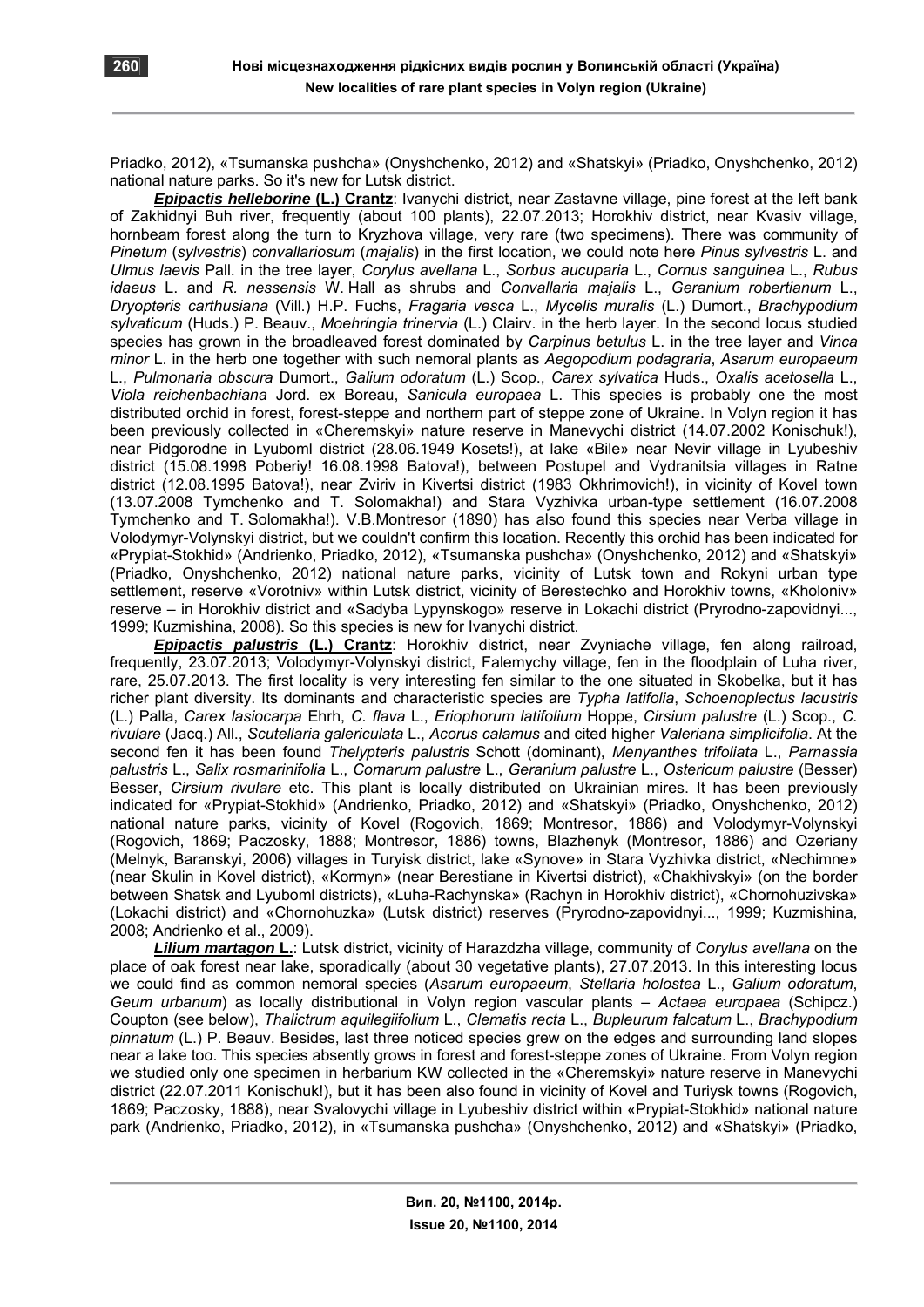Onyshchenko, 2012) national nature parks, in reserves «Sadivsky Dubyny» (near Sadiv village) and «Vorotniv» – within Lutsk district, «Hubyn» (near Hubin village) – within Lokachi district, «Sofianivskyi» – within Manevychi district (Pryrodno-zapovidnyi..., 1999; Kuzmishina, 2008; Аndrienko et al., 2009).

*Lycopodium annotinum* **L.**: Ivanychi district, between Poromiv and Petrove villages, pine forests in the left bank of Zakhidnyi Buh river valley, frequently, 25.07.2013; Turiysk district, between Peresika and Sushibaba villages, pine forests, frequently, 26.07.2013. In the both localities this species is particular dominant on lowerings of microrelief. Herb layer of these forests is formed by boreal species which are typical for Ukrainian forest zone (Polissya): *Lycopodium clavatum* L., *Vaccinium myrtillus* L., *Omalotheca sylvatica* (L.) Sch. Bip., *Thymus serpyllum* L., *Rubus saxatilis* L., *Calluna vulgaris* (L.) Hill, *Veronica officinalis* L., *Festuca ovina* L., *Melampyrum pratense* L. etc. It's interesting to notice our locations hasn't cited in the detailed review of Lycopodiophyta of Volynske Polissya by V.P.Voityuk and coauthors (2009). We studied specimens collected at Zamshany (15.07.1949 A.Barbarych and O.Barbarych!) and Zabolottia (23.07.1949 A.Barbarych and O.Barbarych!) in Ratne district, Gushcha in Lyuboml district (07.07.1949 Kosets!), Sofianivka in Manevychi district (08.07.1949 Kosets!), Buzaky in Kamin-Kashyrskyi district (15.07.1965 Kotov!), Pozhog in Lyubeshiv district (19.08.2007 Yakushenko!). This plant has been also found between Verba village in Volodymyr-Volynskyi district and Blazhenyk village in Turiysk district (Paczosky, 1888), in vicinity of Kamin-Kashirskyi town (Montresor, 1886), in «Cheremskyi» nature reserve in Manevychi district (Konishchuk, Cheremskyi, 2012), in «Tsumanska pushcha» (Onyshchenko, 2012) and «Shatskyi» (Priadko, Onyshchenko, 2012) national nature parks, in reserves «Nechymne» (Kovel district), «Hubyn» (Lokachi district), «Ozero Sviate» (Ratne district), «Stokhid-2» and «Ozero Dobre» (Kamin-Kashirskyi district), «Dzherela» and «Rys» (Manevychi district), «Horynski krutoskhyly» (Kivertsi district; Andrienko et al., 2009). A lot of other locations have been cited in the remembering higher paper: vicinity of Tsuman urban type settlement and Dachne village in Kivertsi district, vicinity of Manevychi urban type settlement, between Serkhiv and Haluzia villages in Manevychi district, Mosyr in Lyuboml district, Svitle and Povorsk in Kovel district, Pidrichchia and Yalovatsk in Kamin-Kashyrskyi district, Zaliznytsia in Lyubeshiv district, Krymne in Stara Vyzhivka district, Siltse in Ratne district and recently created reserves: «Kempa» (Sylne in Kivertsi district), «Zubr» (near Zviriv and Muravyshche in Kivertsi district), «Vutvytskyi» (Nuine in Kamin-Kashirskyi district), «Yalynnyk» (Hremiache in Shatsk district; Voityuk et al., 2009). This species is new for Ivanychi district.

*Neottia nidus-avis* **(L.) Rich.**: Horokhiv district, hornbeam forest near the road Horokhiv–Berestechko between Lobachivka and Volytsia-Lobachivska villages, sporadically (about 30 rarefield plants), 24.07.2013; Volodymyr-Volynskyi district, near Verba village, oak-pine forest at the road Volodymyr-Volynskyi–Kovel, very rare (4 flowering plants), 25.07.2013; Turiysk district, Svynarky village, broadleaved forest, frequently, 26.07.2013. In the first location found plant grew in the community of association *Carpinetum* (*betuli*) *aegopodiosum* (*podagrariae*) together with *Asarum europaeum*, *Pulmonaria obscura*, *Lamium galeobdolon* (L.) L., *Lathyrus vernus* (L.) Bernh., *Actaea spicata* L., *Carex sylvatica*, *Luzula pilosa* (L.) Willd., *Dryopteris filix-mas* (L.) Schott. In the second location firstly found by J.K.Paczosky (1888) codominant species are *Vaccinium myrtillus* and *V. vitis-idaea* L., also we have also found here *Convallaria majalis*, *Polygonatum odoratum* (Mill.) Druce, *Potentilla erecta* (L.) Raeusch., *Equisetum sylvaticum* L., *Trientalis europaea* L., *Nardus stricta* L., *Fragaria vesca* etc. The shrub layer of these forests is very interesting, we've seen here *Prunus serotina* Ehrh. (=*Padus serotina* (Ehrh.) Borkh.) – adventive species is probably new for Volyn region but for our data it's now widely distributed in easter territories of Ukrainian Polissya (Kyiv and Chernihiv regions). The third found locus is one of the most numerous in Volyn region (more than 100 specimens), studied plant has been fixed in *Carpinetum* (*betuli*) *coryloso* (*avellanae*)–*aegopodiosum* (*podagrariae*) association together with *Lamium galeobdolon*, *Galium odoratum*, *G. intermedium* Schult., *Anemone hepatica* L. (see below), *Pyrola minor* L., *Paris quadrifolia* L., *Geranium robertianum* etc. This species are also known for «Cheremskyi» nature reserve in Manevychi district (Konishchuk, 2012), «Prypiat-Stokhid» (Аndrienko, Priadko, 2012), «Tsumanska pushcha» (Оnyshchenkо, 2012) and «Shatskyi» (Priadko, Onyshchenko, 2012) national nature parks, vicinity of Lutsk (Rogovich, 1869), Ustiluh in Volodymyr-Volynskyi district, Turichany and Turopyn villages in Turiysk district (Paczosky, 1888), «Vorotniv» and «Sadivsky Dubyny» reserves in Lutsk district, «Marianivka» regional landscape park in Horokhiv district (Кuzmishina, 2008) and «Horynski krutoskhyly» reserve in Kivertsi district (Аndrienko et al., 2009).

*Utricularia intermedia* **Hayne**: Turiysk district, between Peresika and Sushibaba villages, bog near lake (in the water), rare, 26.07.2013, together with such mire plant as *Calla palustris* L. (sporadically), *Lysimachia thyrsiflora* L., *Carex limosa* L. (see below), *Lycopus europaeus* L., *Symphytum officinale* L.,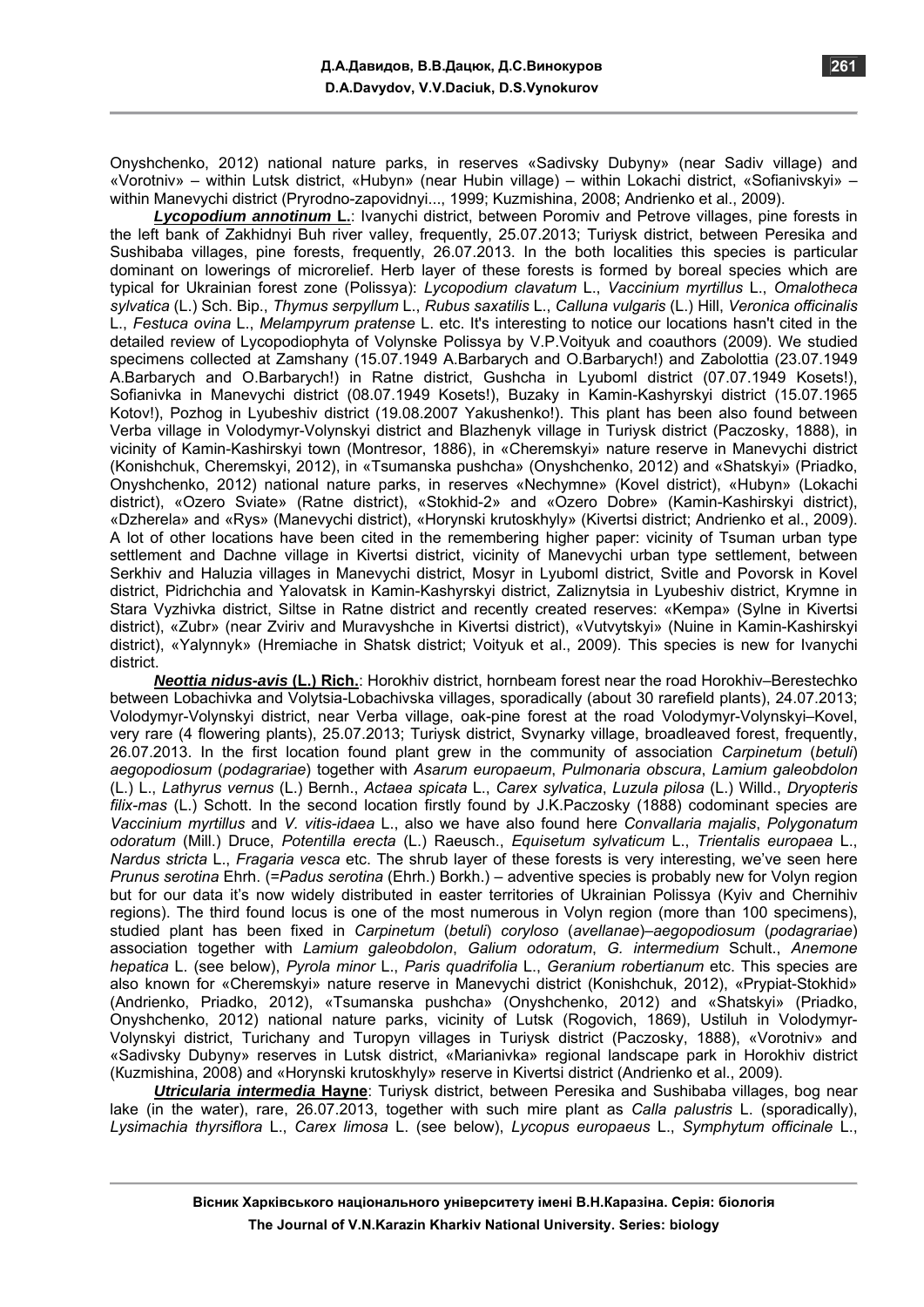*Thyselinum palustre* (L.) Rafn., *Ledum palustre* L., *Calamagrostis canescens* (Web.) Roth, *Sphagnum* sp. etc. T.L.Andrienko (2010) cited only 4 localities of this rare aquatic species from Volyn region, but its number is larger: near Lyubeshivska Volia (02.08.2007 Andrienko!), Hrechishchia and Shlapan villages in Lyubeshiv district (Аndrienko, Priadko, 2012; these three locations are situated in the floodplain of Stokhid river and belong to «Prypiat-Stokhid» natural nature park), Rudka-Chervynska in Kamin-Kashyrskyi district (03.08.2007 Andrienko!), «Shatskyi» natural nature park (Priadko, Onyshchenko, 2012), «Cheremskyi» nature reserve in Manevychi district (Коnischuk, 2012), Verba in Volodymyr-Volynskyi district (Paczosky, 1888) and vicinity of Kovel town (Rogovich, 1869; Schmalhausen, 1897; last both localities are probably extinct). So this species is new for Turiysk district.

## **Rare species protected on the regional level within Volyn region:**

*Actaea europaea* **(Schipcz.) Compton (=***Cimicifuga europaea* **(L.) Schipcz.)**: Lutsk district, vicinity of Harazdzha village, community of *Corylus avellana* on the place of oak forest near lake, sporadically, 27.07.2013. Based on the analyses of ITS and trnL-F sequences genus *Cimicifuga* Wernischeck probably needs transferring into the genus *Actaea* L. s.l. (Compton et al., 1998). Found population of this species is progressive and consists of about 30 generative and vegetative plants. It distributed in Volyn region only in its southern part and was early famous only from vicinity of Volodymyr-Volynskyi and Lutsk towns (Rogovich, 1869; Paczosky, 1888; Schmalhausen, 1895), Verba in Volodymyr-Volynskyi district (Paczosky, 1888) and Tsuman in Kivertsi district, within «Tsumanska pushcha» national nature park (Vandas, 1886; Оnyshchenko, 2012).

*Anemone hepatica* **L. (=***Hepatica nobilis* **Mill.)**: Turiysk district, Svynarky village, hornbeam forest, sporadically, 26.07.2013 (several small groups). Current investigations based on molecular data strongly supports a monophyletic genus *Anemone* L. s.l. with *Hepatica* sister to species in subgenus *Anemonidium* (Spach) Juz. (Hoot et al., 2012), that's why name *Anemone hepatica* must be used against widespread name *Hepatica nobilis*. Rare nemoral species distributed mainly in forest zone of Volyn region (Volynske Polissya) has been indicated for «Cheremskyi» nature reserve in Manevychi district (20.06.2004 Konischuk!), vicinity of Shatsk urban-type settlement (04.07.1949 Kosets!) and Lyuboml town (05.07.1949 A. Barbarych and O. Barbarych!), Pishcha in Shatsk district (03.07.1949 A. Barbarych!), Hubin in Lokachi district (02.08.1964 Kuzmichov!), between Stavyshche and Pidrichchia villages in Kamin-Kashirskyi district (03.08.1998 Batova!), reserve «Nechyshne» near Skulyn village in Kovel district (28.07.1981 Andrienko!). There are several old localities in Volodymyr-Volynskyi district too: near Volodymyr-Volynskyi (Rogovich, 1869; Paczosky, 1888), Ustyluh and Verba (Paczosky, 1888). So this species is new for Turiysk district.

*Antennaria dioica* **(L.) Gaertn.**: Ivanychi district, between Poromiv and Petrove villages, pine forest in the left bank of Zakhidnyi Buh river valley, rare, 25.07.2013. Limited occurrence in Volyn region forest plant is new for Ivanychi district but it had been previously found in «Cheremskyi» nature reserve in Manevychi district (17.07.2003 Konischuk!), vicinity of Volodymyr-Volynskyi (Schmalhausen, 1897) and Verba (10.07.1949 A.Barbarych and O.Barbarych!) in Volodymyr-Volynskyi district, Kivertsi forestry (19.06.1949 A.Barbarych and O.Barbarych!), vicinity of Turiysk town (Paczosky, 1888), «Shatskyi» national nature park (Goncharenko, Каlinovych, 2009).

*Carex flacca* **Schreb.**: Horokhiv district, near Zvyniache village, on hills to the railroad, rare, 23.07.2013. These hills firstly found by V.V.Daciuk and Ya.P.Didukh in 2012 are covered with steppe vegetation dominated by *Festuca valesiaca* Gaud. and participation of *Sanguisorba minor* Scop., *Asperula cynanchica* L., *Carlina vulgaris* L. s.l. etc. We have studied this plot diligently but couldn't find there *Carlina onopordifolia* Besser ex Szafer et al. indicated for Zvyniache by I.F.Schmalhausen (1897). T.L.Andrienko, V.V.Konischuk and O.I.Priadko (2009) accentuated this species (from «Prypiat-Stokhid» and «Shatskyi» national nature parks) has been firstly found in Volyn region by them but it's an error. It has been previously indicated for vicinity of Volodymyr-Volynskyi, Ustiluh and Kovel towns (Rogovich, 1869; Schmalhausen, 1897) and Zhabka village in Kivertsi district (14.05.1938 Macko). So this sedge is new for Horokhiv district.

*Carex limosa* **L.**: Volodymyr-Volynskyi district, near Verba village, bog at the road Volodymyr-Volynskyi–Kovel, rare (several plants), 25.07.2013; Turiysk district, between Peresika and Sushibaba villages, bog near lake, sporadically, 26.07.2013. Our first locality was early found by J.K.Paczosky (1888) as very rare plant on mires between Verba and Blazhenyk (now – Turiysk district) villages. This rare mire sedge sufficiently characteristic for Ukrainian Polissya has been previously found near Ratne (19.07.1949 A.Barbarych and O.Barbarych!), Tur (23.07.1949 A.Barbarych and O.Barbarych!), Hirnyky (18.07.1949 Bachurina!) and Zamshany (15.07.1994!) in Ratne district, Nuino (20.07.1949 Bradis!) and Lychyny (01.08.1949 Bachurina!) in Kamin-Kashirskyi district, vicinity of Kovel (22.07.1940 Bradis!), and Lutsk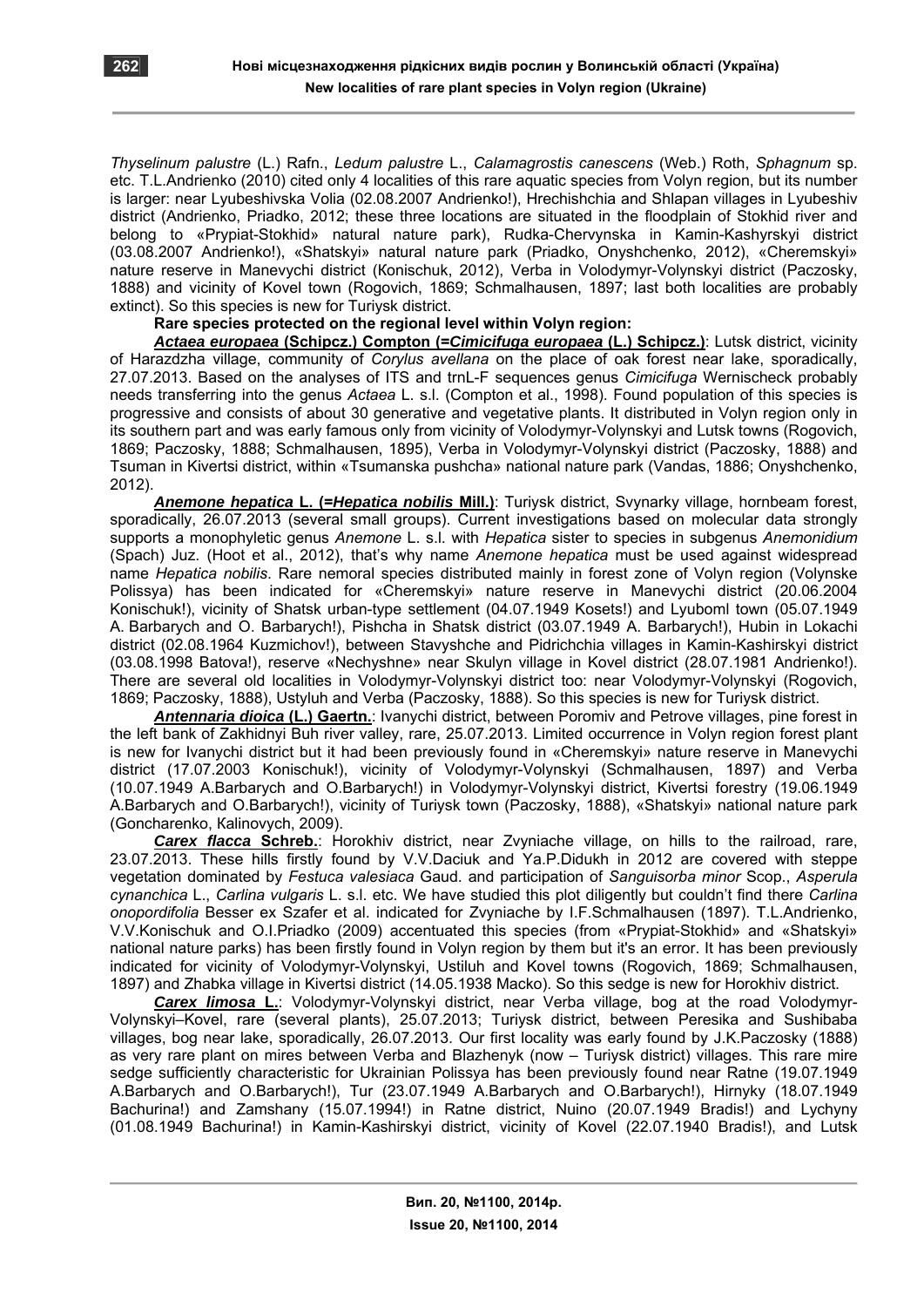(22.06.1964 Kuzmichov and Bradis!), «Cheremskyi» nature reserve in Manevychi district (20.06.2002 Konischuk!). In the last district this species has been recently found near Sofianivka village (Melnyk, Baranskyi, 2006). It has been also noticed for «Shatskyi» national nature park (Goncharenko, Kalinovych, 2009).

*Dryopteris cristata* **(L.) A. Gray**: Horokhiv district, pine forest on the border with Radehiv district of Lviv region, between Volytsia Druzhkopilska and Stoyaniv villages, rare, 23.07.2013. This forest was characterizing by codominantion of *Convallaria majalis* and *Maianthemum bifolium* (L.) F.W. Schmidt in the herb layer, we nave also found here *Dryopteris carthusiana*, *Geranium robertianum* (interesting forma with white corolla), *Glechoma hederacea*, *Chelidonium majus*, *Hypericum maculatum* Crantz etc. Detailed information about localities of *Dryopteris cristata* in Volyn region has been cited in the paper by O.Bezsmertna with coauthors (2012); they are: «Cheremskyi» natural reserve in Manevychi district (01.08.2004 Konischuk!), «Prypiat-Stokhid» and «Shatskyi» (Goncharenko, Kalinovych, 2009) national nature parks, vicinity of Ratne urban-type settlement (19.07.1949 A.Barbarych and O.Barbarych!), between Siltse and Hirnyky villages (19.07.1949 Kosets!) in Ratne district, Berestechko forestry in Horokhiv district (03.07.1983 Okhrimovich!), «Pavlivskyi» reserve (near Pavlivka village) in Ivanychi district, Zhuravychy in Kivertsi district and Haluzia in Manevychi district. Besides A.S.Rogovich (1869) found this fern in vicinity of Kovel town. Our studied location is the eleventh in Volyn region.

## **Conclusion**

The results of our research show 3 rare species (*Cypripedium calceolus*, *Utricularia intermedia*, *Anemone hepatica*) are new for Turiysk district, 3 (*Epipactis helleborine*, *Lycopodium annotinum*, *Antennaria dioica*) – for Ivanychi district, 1 (*Epipactis atrorubens*) – for Lutsk district and 1 (*Carex flacca*) – for Horokhiv district. Found 22 localities of 15 rare plant species need conservation by creation of new reserves and have to be the base for further autphytosozological investigations in Volyn region.

## **List of references**

Andrienko Т.L. Komakhoidni roslyny Ukrainy / Ed. by V.V.Protopopova. – Kyiv: Alterpres, 2010. – 80p. (in Ukrainian)

Andrienko T.L., Konischuk V.V., Priadko O.I. Ridkisni vydy sudynnykh roslyn Volynskoi oblasti // Nature Reserves in Ukraine. – 2009. – Vol.15, iss.2. – P. 20–26. (in Ukrainian)

Andrienko T.L., Priadko O.I. NPP Prypiat-Stokhid // Phytoriznomanittya zapovidnykiv i natsionalnykh pryrodnykh parkiv Ukrainy. P.2. Natsionalni pryrodni parky / Ed. by V.A.Onyshchenko, T.L.Andrienko. – Кyiv: Phytosociocentr, 2012. – P. 429–439. (in Ukrainian)

Bezsmertna О., Solomakha V., Kuzmishina I. et al. Pterydoflora Volynskoi oblasti v konteksti Vseyevropeyskoy strategii zberezhennya bioriznomanittya // Bulletin of Taras Shevchenko National University of Kyiv. Ser. Introduction and Plant Diversity in Nature and Culture. – 2012. – №30. – P. 4–8. (in Ukrainian)

Chervona knyga Ukrainy. Roslynnyi svit / Ed. by Ya.P.Didukh. – Кyiv: Globalkonsalting, 2009. – 900p. (in Ukrainian)

Compton J.A., Culham A., Jury S.L. Reclassification of *Actaea* to include *Cimicifuga* and *Souliea* (*Ranunculaceae*): Phylogeny inferred from morphology, nrDNA ITS, and cpDNA trnL-F sequence variation // Taxon. – 1998. – Vol.47. – P. 593–634.

Goncharenko V.I., Kalinovych N.O. Flora sudynnykh roslyn Shatskogo natsionalnogo pryrodnogo parku // Bulletin of Lesya Ukrainka Volynsky National University. I. Plants. – 2009. – №2. – Р. 5–17. (in Ukrainian)

Hoot S.B., Meyer K.M., Manning J.C. Phylogeny and reclassification of *Anemone* (*Ranunculaceae*), with an emphasis on austral species // Syst. Bot. – 2012. – Vol.37, Nº1. – P. 139–152.

Konischuk V.V. Cheremskyi P.Z. Phytoriznomanittya zapovidnykiv i natsionalnykh pryrodnykh parkiv Ukrainy. P.1. Biosferni zapovidnyky. Pryrodni zapovidnyky // Ed. by V.A.Onyshchenko, T.L.Andrienko. – Кyiv: Phytosociocentr, 2012. – P. 379–389. (in Ukrainian)

Kuzmishina I.I. Sozologichnyi analiz rarytetnoi fraktsii flory Volynskoi vysotchyny // Bulletin of Lesya Ukrainka Volynsky National University. ІІІ. Botany. – 2008. – №2. – P. 216–224. (in Ukrainian)

Melnyk V.I., Baranskyi O.R. Novi mistseznakhodzhennya ridkisnykh vydiv flory Volynskogo Polissya // Ukr. Bot. Journ. – 2006. – Vol.63, №3. – P. 333–339. (in Ukrainian)

Melnyk V.I., Logvinenko I.P. Poshyrennya i suchasnyy stan populyatsiy *Cypripedium calceolus* L. (*Orchidaceae*) na Volynskiy vysochyni // Ukr. Bot. Journ. – 2013. – Vol.70, №6. – P. 788–791. (in Ukrainian)